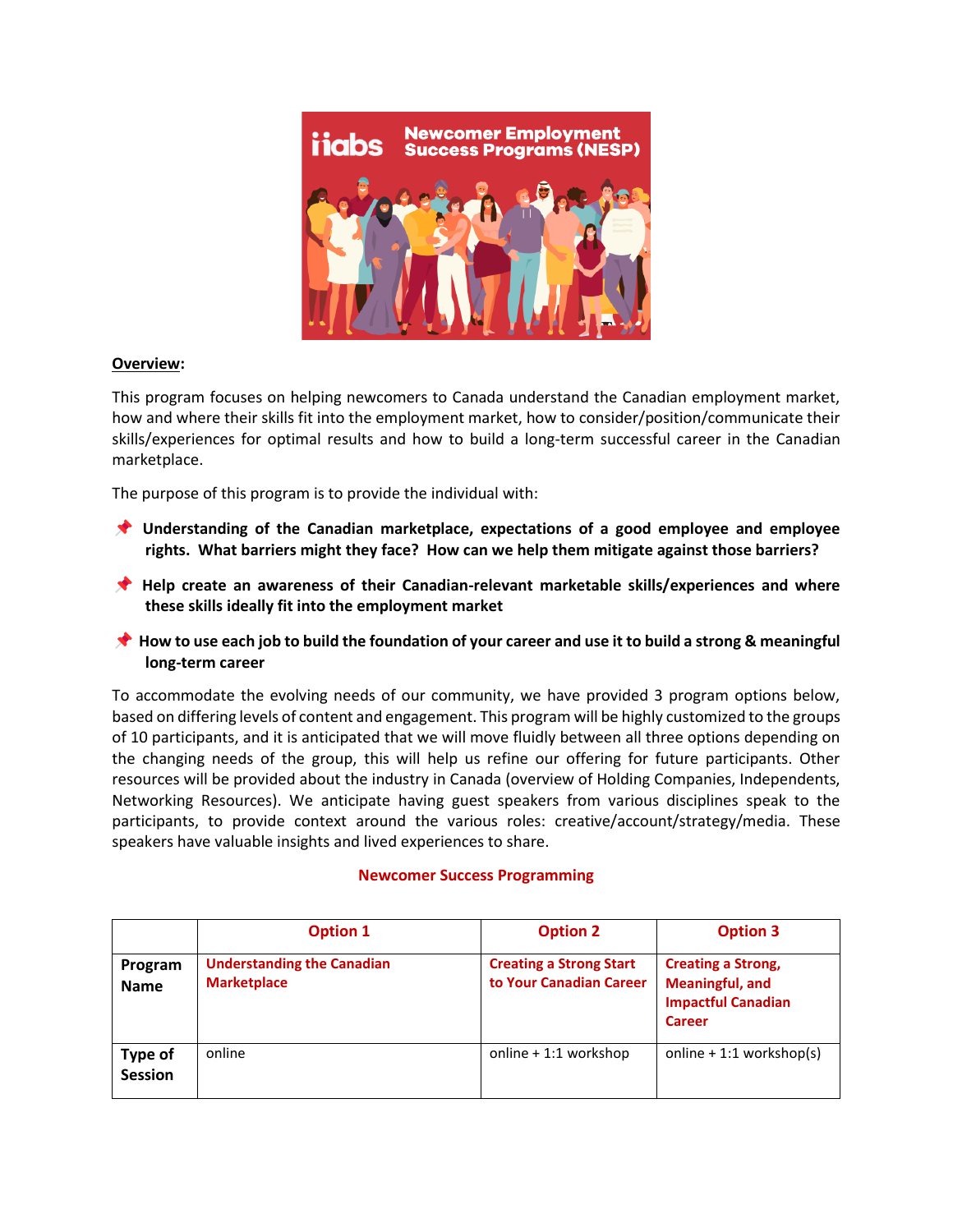| Length of       | 2 hours, instructor-led                                                      | 2 x 2 hr instructor-led        | 3 x 2 hr instructor-led            |
|-----------------|------------------------------------------------------------------------------|--------------------------------|------------------------------------|
| <b>Session</b>  |                                                                              | sessions                       | sessions                           |
|                 | Includes intake survey and assessment                                        | 1 x 1 hr 1:1 workshop          | 3 x 1 hr 1:1 workshop              |
|                 |                                                                              | Includes intake survey &       | (Includes survey &                 |
|                 |                                                                              | assessment)                    | assessment, resume                 |
|                 |                                                                              |                                | review & optimization)             |
|                 |                                                                              |                                |                                    |
| <b>Session</b>  | <b>TBD</b>                                                                   | <b>TBD</b>                     | <b>TBD</b>                         |
| <b>Overview</b> |                                                                              |                                |                                    |
| <b>Session</b>  | <b>Understanding of the Canadian</b>                                         | <b>INCLUDES</b> all program    | <b>INCLUDES all program</b>        |
| <b>Content</b>  | marketplace, expectations of a 'good"                                        | content from                   | content from                       |
|                 | employee and employee rights                                                 | "Understanding the             | "Understanding the                 |
|                 | Structure of Canadian marketplace<br>$\bullet$                               | Canadian marketplace"          | Canadian marketplace"              |
|                 | Understanding/Adapting to the<br>$\bullet$                                   | plus                           | and "Creating a strong             |
|                 | Canadian workplace culture                                                   | <b>Help individuals create</b> | start to your Canadian             |
|                 | Size of job market<br>$\bullet$                                              | an awareness of their          | career" plus                       |
|                 | Unemployment rate<br>$\bullet$                                               | <b>Canadian -relevant</b>      |                                    |
|                 | Recession-resistant industries<br>$\bullet$                                  | marketable skills &            | <b>Career Management:</b>          |
|                 | Where are the jobs now/future?<br>$\bullet$                                  | experiences and where          | First 30/60/90 days<br>$\bullet$   |
|                 | What are the barriers that New<br>$\bullet$                                  | these skills ideally fit       | What an individual<br>$\bullet$    |
|                 | Canadians are up against?                                                    | into the employment            | should be doing                    |
|                 | Resources to quickly understand<br>$\bullet$                                 | market                         | within the first 3                 |
|                 | The Canadian landscape (media,<br>$\bullet$                                  | Assessment:                    | months to get up to                |
|                 | consumers, business)                                                         | Resume skills,<br>$\bullet$    | speed quickly and                  |
|                 | The Canadian marketing and<br>$\bullet$                                      | Interview skills,              | position themselves                |
|                 | advertising industry (agencies, the                                          | other soft skills              | positively                         |
|                 | work, award shows, industry                                                  | (etiquette around              | Getting exposure (ie.<br>$\bullet$ |
|                 | organizations, trade publications)                                           | finding a job - like a         | volunteering within                |
|                 | Contact information - Agency name,<br>٠                                      | follow up 'thank               | company for key<br>initiatives)    |
|                 | Leader, HR lead                                                              | you' note, being               | How to use non-paid                |
|                 | Coaching how to translate their<br>$\bullet$                                 | energetic in an                | $\bullet$<br>roles to gain         |
|                 | experience to demonstrate local                                              | interview, how to              | exposure and acquire               |
|                 | relevance (the issues clients/agencies<br>face are no different than what we | dress etc.                     | skills needed to excel             |
|                 | faced in my country, and the way we                                          | Canadian workplace             | in organization                    |
|                 | came to creative solutions to solve                                          | readiness                      | Seeking marketable<br>$\bullet$    |
|                 | these business problems is no                                                | survey to measure:             | skills for                         |
|                 | different than the way people do it                                          | Language<br>Confidence         | advancement/career                 |
|                 | here).                                                                       | Assertiveness                  | growth                             |
|                 | Tips on how to network<br>$\bullet$                                          | Marketable & relevant          | how to find<br>$\bullet$           |
|                 | Coaching on soft skills/business<br>$\bullet$                                | skills (proficient &           | corporate initiatives              |
|                 | etiquette, cultural cues as it relates                                       | interested in)                 | that will help you                 |
|                 | to interview tips/training (this needs                                       | Communicating skillsets,       | build skills needed                |
|                 | to be done in a respectful way as                                            | accomplishments and            | for career growth                  |
|                 | we're talking to seasoned                                                    | experiences through            |                                    |
|                 | professionals)                                                               | success stories that will      | <b>Career Goals:</b>               |
|                 | <b>Business</b><br>٠                                                         | resonate with Canadian         | How to plan your                   |
|                 | Terminology/Expectations/Common<br>Expressions                               | employers                      | future career goals                |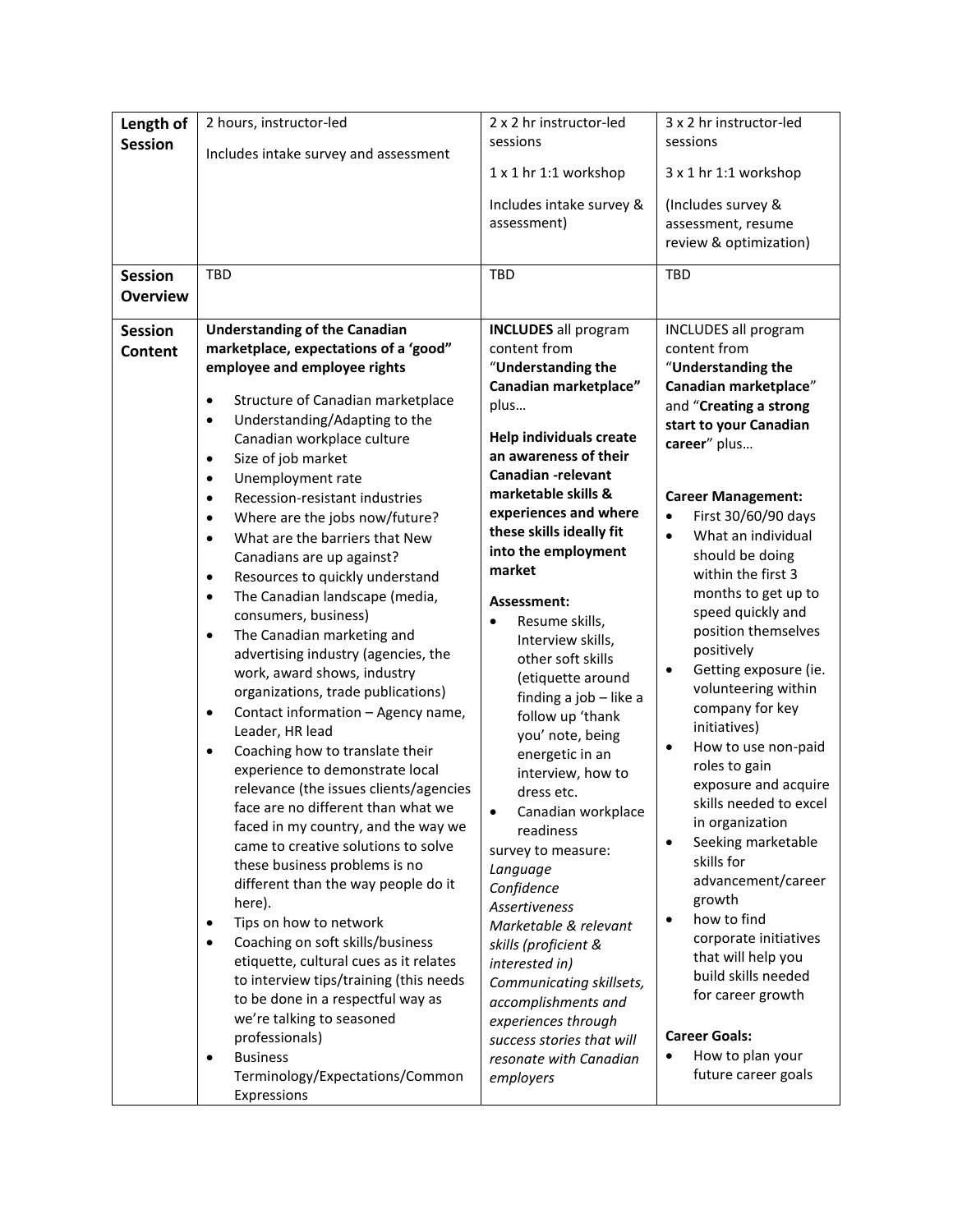| Job placement expectations of a<br>$\bullet$                                                                                                                                                                                                                                                                                                                                                                                                                                                                                                                                                                                                                                                                                                     |                                                                                                                                                                                                                                                                                                                                                                                                                                                                                                              | Acquiring<br>$\bullet$                                                                                                                                                                                                                                                                                                                                                                                                                                                                                                                                                                                                                                                                    |
|--------------------------------------------------------------------------------------------------------------------------------------------------------------------------------------------------------------------------------------------------------------------------------------------------------------------------------------------------------------------------------------------------------------------------------------------------------------------------------------------------------------------------------------------------------------------------------------------------------------------------------------------------------------------------------------------------------------------------------------------------|--------------------------------------------------------------------------------------------------------------------------------------------------------------------------------------------------------------------------------------------------------------------------------------------------------------------------------------------------------------------------------------------------------------------------------------------------------------------------------------------------------------|-------------------------------------------------------------------------------------------------------------------------------------------------------------------------------------------------------------------------------------------------------------------------------------------------------------------------------------------------------------------------------------------------------------------------------------------------------------------------------------------------------------------------------------------------------------------------------------------------------------------------------------------------------------------------------------------|
| "good" employee<br>Personal balance of work life<br>$\bullet$<br><b>Extracurricular Experience</b><br>$\bullet$<br>Volunteer<br>$\bullet$<br>Associations<br>$\bullet$<br><b>Benefits</b><br>$\bullet$<br>Diversity, equity and inclusion<br>$\bullet$<br>Outcomes:<br>Provides the individual a sense of<br>$\bullet$<br>marketplace scope to provide the<br>individual knowledge and<br>information of how to better<br>navigate the Canadian job market.<br>Helping the individual understand<br>$\bullet$<br>the unspoken rules of workplace<br>etiquette<br>Helping the individual create healthy<br>$\bullet$<br>boundaries<br>How to use non-paid roles build<br>$\bullet$<br>network and acquire skills needed to<br>excel in paid roles | Outcomes:<br><b>Understanding Who</b><br>$\bullet$<br>am I / What do I<br>want / What can I<br>contribute / What<br>do I want to<br>learn/grow<br>Understanding the<br>$\bullet$<br>individual skillset<br>and identifying how<br>businesses can value<br>and benefit from<br>their<br>employment. (This<br>will help the<br>individual see value<br>they bring to the<br>organization, how<br>they can contribute<br>to the organization<br>and how to plan for<br>future career goals<br>and development.) | essential/marketable<br>skills<br><b>Essential Skills:</b><br>Communications<br>$\bullet$<br>Written/verbal<br>$\bullet$<br>Creativity &<br>$\bullet$<br>Innovation<br>Problem, Solving<br>$\bullet$<br>Reading<br>$\bullet$<br>Digital<br>Collaboration<br>$\bullet$<br>Adaptability<br><b>Acquiring New Skills:</b><br>What skills are<br>valuable for your<br>career path<br>How you can acquire<br>$\bullet$<br>new skills through<br>taking on corporate<br>initiatives<br><b>Purposeful Job Hopping:</b><br>How to job hop to<br>build on your career<br>goals<br><b>Mentoring/Paying it</b><br>Forward:<br>How to strengthen<br>your own skills by<br>teaching/mentoring<br>others |

#### **Employer Success Programming**

This programming is geared toward employers and organizations and will help ensure a successful hire and ensure a defined career path for people where they will feel happy and successful and reduce costly turnover when there are gaps in the new employee experience. This programming will be customized to meet the employer needs and can be delivered in group sessions where people can share their successful strategies with one another, to help advance DEI initiatives and a positive employee/employer experience.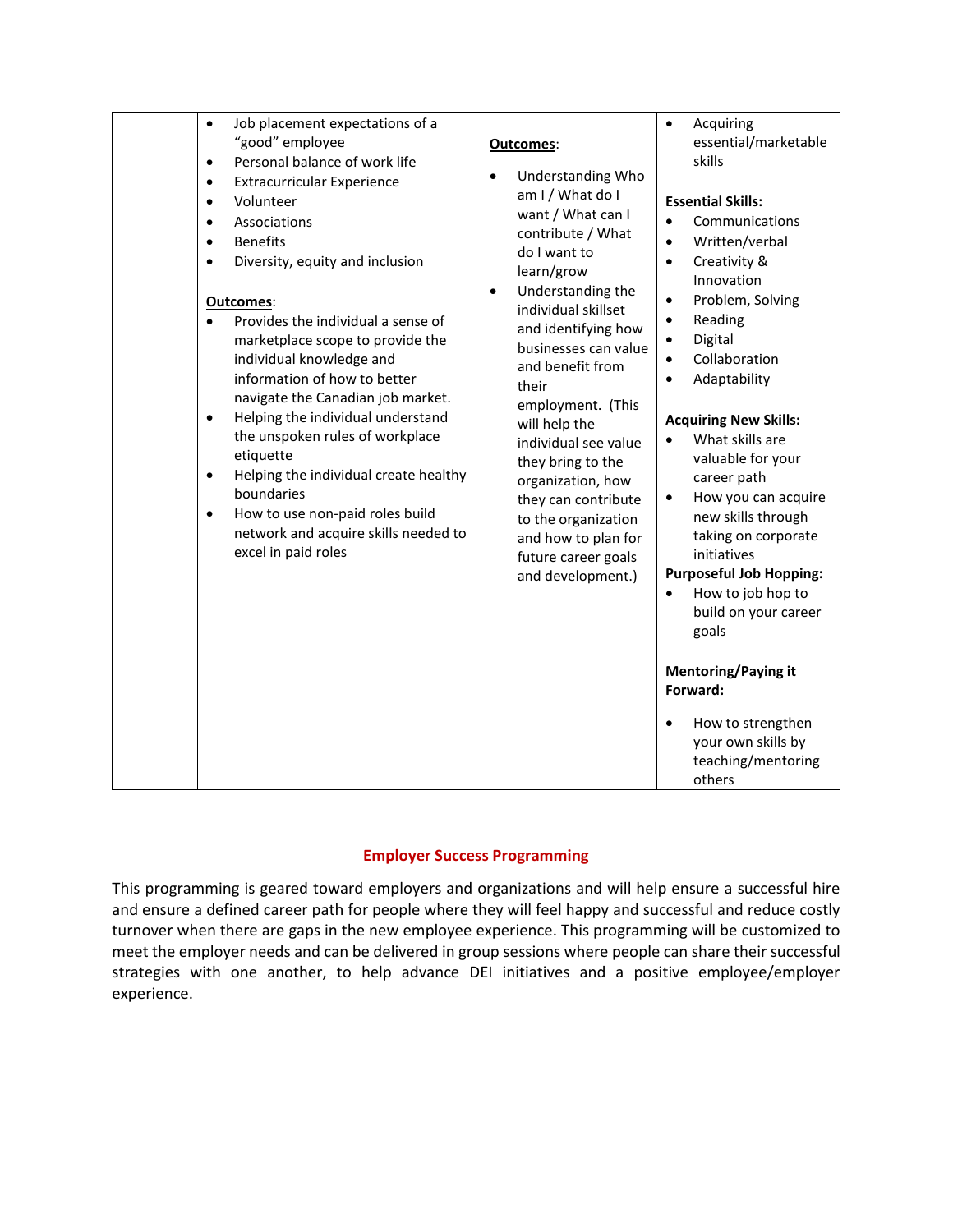|                                   | <b>Option 1</b>                                                                                                                                                                                                                                                                                                                                                                                                                                                           | <b>Option 2</b>                                                                                                                                                                                                                                                                                                                                                                                                                                                                                                     | <b>Option 3</b>                                                                                                                                                                                                                                                                                                                                                                                                                                                                                                                                                                                                                                     |
|-----------------------------------|---------------------------------------------------------------------------------------------------------------------------------------------------------------------------------------------------------------------------------------------------------------------------------------------------------------------------------------------------------------------------------------------------------------------------------------------------------------------------|---------------------------------------------------------------------------------------------------------------------------------------------------------------------------------------------------------------------------------------------------------------------------------------------------------------------------------------------------------------------------------------------------------------------------------------------------------------------------------------------------------------------|-----------------------------------------------------------------------------------------------------------------------------------------------------------------------------------------------------------------------------------------------------------------------------------------------------------------------------------------------------------------------------------------------------------------------------------------------------------------------------------------------------------------------------------------------------------------------------------------------------------------------------------------------------|
| Program<br><b>Name</b>            | <b>Understanding the</b><br><b>Newcomer Experience</b>                                                                                                                                                                                                                                                                                                                                                                                                                    | <b>New Hire Success Strategies</b>                                                                                                                                                                                                                                                                                                                                                                                                                                                                                  | <b>Creating a Strong, Meaningful, and</b><br>impactful Candidate Experience                                                                                                                                                                                                                                                                                                                                                                                                                                                                                                                                                                         |
| <b>Type of</b><br><b>Session</b>  | online                                                                                                                                                                                                                                                                                                                                                                                                                                                                    | online + 1:1 workshop                                                                                                                                                                                                                                                                                                                                                                                                                                                                                               | online + $1:1$ workshop(s)                                                                                                                                                                                                                                                                                                                                                                                                                                                                                                                                                                                                                          |
| Length of<br><b>Session</b>       | 2 hours, instructor-led                                                                                                                                                                                                                                                                                                                                                                                                                                                   | 2 hours, instructor-led                                                                                                                                                                                                                                                                                                                                                                                                                                                                                             | 2 hours, instructor-led                                                                                                                                                                                                                                                                                                                                                                                                                                                                                                                                                                                                                             |
| <b>Session</b><br><b>Overview</b> | <b>TBD</b>                                                                                                                                                                                                                                                                                                                                                                                                                                                                | <b>TBD</b>                                                                                                                                                                                                                                                                                                                                                                                                                                                                                                          | <b>TBD</b>                                                                                                                                                                                                                                                                                                                                                                                                                                                                                                                                                                                                                                          |
| <b>Session</b><br>Content         | Understanding the<br>newcomer experience<br>Engaging and building<br>rapport with candidates<br>Empathy<br>Hiring for Potential<br>Unconscious bias and how<br>it may impact the<br>candidate experience and<br>your hiring decisions<br><b>Interview Techniques</b><br><b>Hiring Options</b><br>Equity and Inclusion                                                                                                                                                     | You've hired a candidate<br>from a historically<br>marginalized group, now<br>what?<br>Cost of Turnover<br>Inclusivity in the Workplace<br>Language Matters<br><b>Onboarding Strategies</b><br>Buddy systems for<br>successful integration<br>The Power of Empathy                                                                                                                                                                                                                                                  | Value of regular check ins<br>Gathering feedback<br>Responding to feedback<br><b>Mentorship Programs</b><br>Advocacy and Allyship<br>Team DEI education, awareness and<br>behaviours<br>Accommodation                                                                                                                                                                                                                                                                                                                                                                                                                                               |
|                                   | <b>Outcomes:</b><br>New hire feels welcome,<br>happy<br>The team that works with<br>the new hire understands<br>their potential and how to<br>ignite it<br>Team encourages feedback<br>and engagement and is<br>committed to the success<br>of the new team member<br>and of the overall team<br>Team participating in group<br>education initiatives are<br>better positioned to speak<br>out if someone says or<br>does something that goes<br>against DEI training and | <b>Outcomes:</b><br>Understand the cost of<br>turnover from quantitative<br>and qualitative perspectives<br>and how it is perceived by<br>other staff<br>Inclusivity is key to future<br>success, and demonstrating<br>it is as important as<br>outlining expectations<br>around what inclusivity is,<br>and what it looks like to<br>employees regardless of<br>their tenure with the<br>organization.<br>Setting up a buddy system<br>for new hires can be an<br>excellent strategy to<br>provide a safe space to | <b>Outcomes:</b><br>DEI initiatives don't stop once<br>you've made the hire -<br>organizations who set up ways to<br>gather feedback formal or informal<br>for their employees can be involved<br>in the solutions to any barriers or<br>challenges - retention strategies can<br>include mentoring, advocacy and<br>allyship and continued education for<br>the team to imbed learning and<br>opportunities to advance DEI and<br>influence corporate<br>culture. Organizations can also<br>review how they accommodate<br>their staff to ensure their<br>accommodations are not influenced<br>by any unconscious bias or<br>preconceived notions. |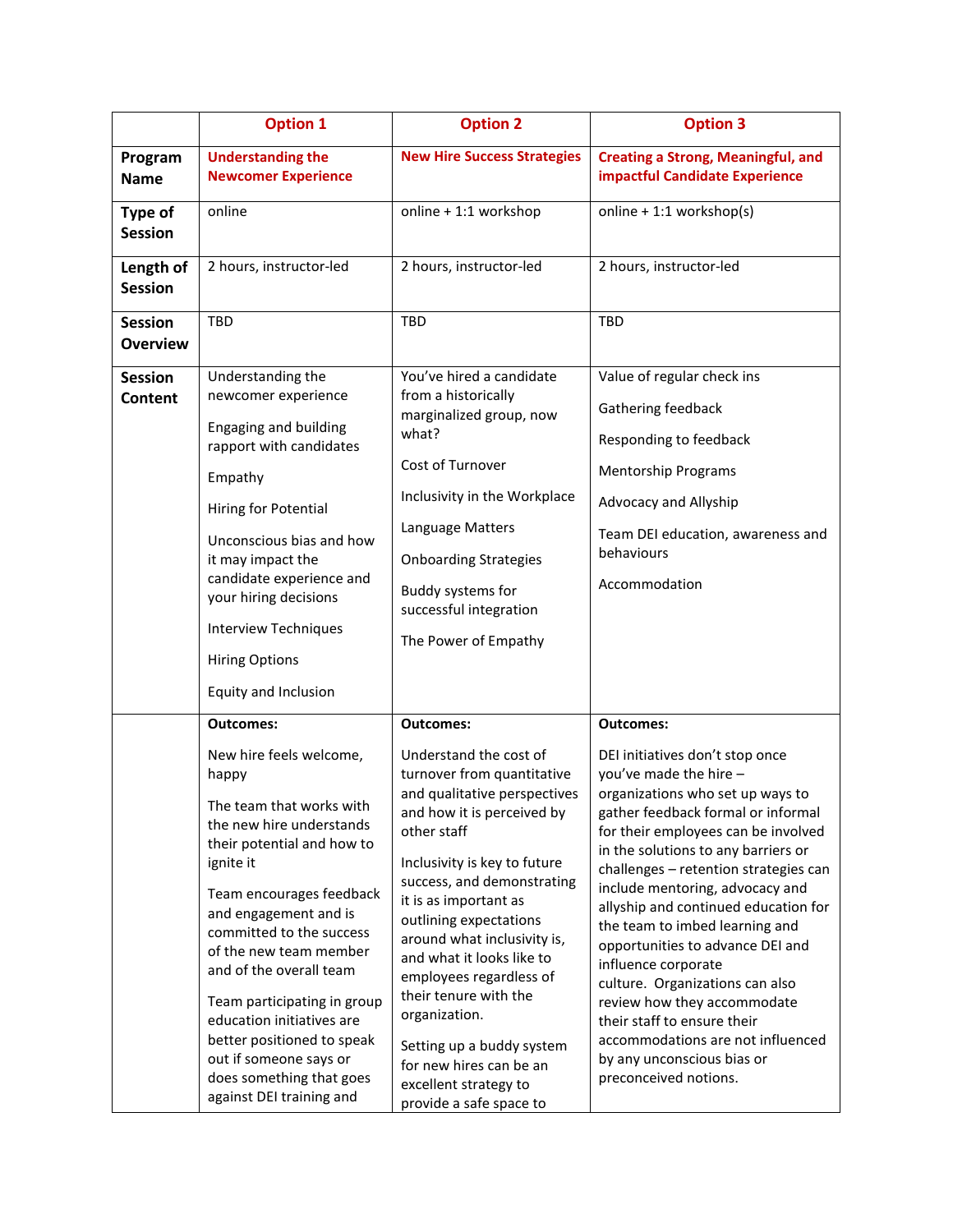| company                    | reveal any barriers or        |  |
|----------------------------|-------------------------------|--|
| goals/expectations and     | challenges, and get them      |  |
| make it a learning moment, | addressed sooner ending in    |  |
| and escalate if behaviour  | positive outcomes -           |  |
| persists                   | demonstrates employer         |  |
|                            | commitment and                |  |
|                            | willingness to continuously   |  |
|                            | improve the experience for    |  |
|                            | all staff                     |  |
|                            |                               |  |
|                            | Empathy is a skill that can   |  |
|                            | significantly impact the      |  |
|                            | success of onboarding         |  |
|                            | programs, team work, and      |  |
|                            | company culture. Empathy      |  |
|                            | can also positively influence |  |
|                            | mental health and making      |  |
|                            | resources available to staff  |  |
|                            | who need support.             |  |
|                            |                               |  |

### **Career Series**

Career programs are most thoroughly and effectively addressed through a combination of support systems including teaching, coaching, and networking opportunities, designed to help newcomers fairly access and integrate in our industry. Custom programming can be created by combining modular elements to prepare appropriately scaled and focused offerings. Based on the intake feedback received from Linda and team, we can customize a program from the following options that is responsive to the group's immediate needs. As circumstances in the group evolve, we will modify as appropriate.

### **Career Coaching**

|                      | <b>Option 1</b>                                                                                                                                                                                                                                        | <b>Option 2</b>                                                                                                                                                                                                         | <b>Option 3</b>                                                                                                                                                                                                                                        |
|----------------------|--------------------------------------------------------------------------------------------------------------------------------------------------------------------------------------------------------------------------------------------------------|-------------------------------------------------------------------------------------------------------------------------------------------------------------------------------------------------------------------------|--------------------------------------------------------------------------------------------------------------------------------------------------------------------------------------------------------------------------------------------------------|
| Program<br>Name      | <b>Custom Coaching</b>                                                                                                                                                                                                                                 | <b>Birkman Assessment</b>                                                                                                                                                                                               | <b>Group Coaching</b>                                                                                                                                                                                                                                  |
| Type of<br>Session   | 1:1                                                                                                                                                                                                                                                    | 1:1                                                                                                                                                                                                                     | 1:6                                                                                                                                                                                                                                                    |
| Length of<br>Session | Hourly                                                                                                                                                                                                                                                 |                                                                                                                                                                                                                         | Hourly                                                                                                                                                                                                                                                 |
| Session<br>Content   | Sessions cover a range of relevant<br>considerations including:<br>purpose, perspective, mindset,<br>strategy, resume building,<br>marketing, social media,<br>networking, interviewing,<br>entrepreneurialism, trajectory<br>setting, and integration | 300pt survey including<br>45-page assessment.<br>Birkman is a statistically<br>accurate way of helping<br>people truly understand<br>themselves, their<br>strengths, values,<br>stresses, fits and coping<br>strategies | Sessions cover a range of relevant<br>considerations including:<br>purpose, perspective, mindset,<br>strategy, resume building,<br>marketing, social media,<br>networking, interviewing,<br>entrepreneurialism, trajectory<br>setting, and integration |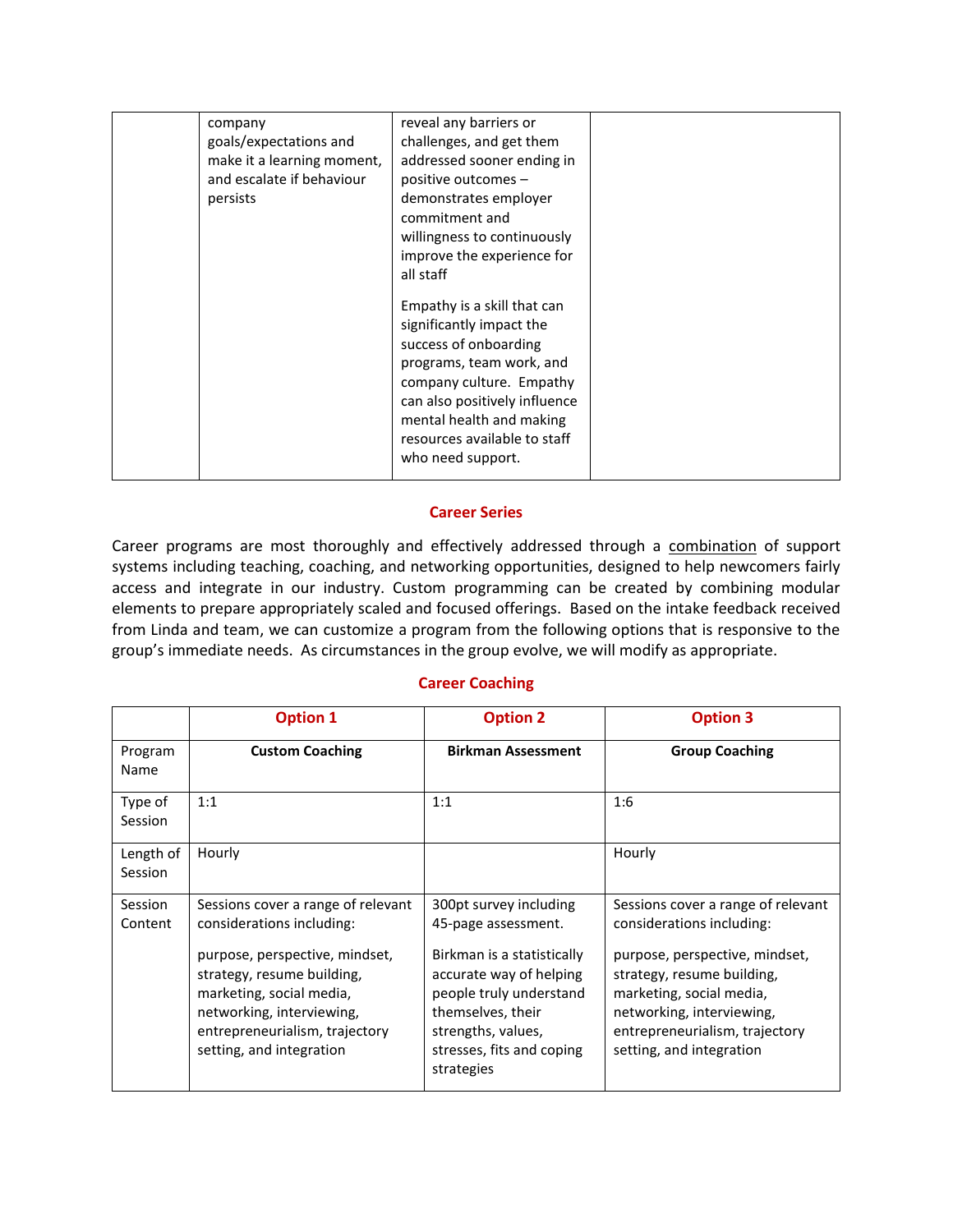## **Workshop Titles**

## **(1 hour to ½ day)**

## **1:16 people**

| Powering Up Your<br>Personal Brand | Network to Get Work                                           | Resume<br><b>Strategies</b>      | <b>Entrepreneurial Strategies</b>                   |
|------------------------------------|---------------------------------------------------------------|----------------------------------|-----------------------------------------------------|
| Living Your Purpose &<br>Passion   | Social Media for Job Searchers                                | The Portfolio<br>Career          | Owning Your Own Story                               |
| Managing Change                    | <b>Getting Creative (Moving from</b><br>Reactive to Creative) | Job Search<br><b>Strategies</b>  | Local to Global (upshifting to<br>the global stage) |
| <b>Interview Strategies</b>        | Honing Your Expertise                                         | Negotiation<br><b>Strategies</b> | <b>Building Trust &amp; Trajectory</b>              |

# **Career Networking Meetings for Integrators**

- Monthly or quarterly
- Guidance and Facilitation
- $1:24$

# **Modules for Custom Workshops**

| Your Purpose, Your    | The Experience you          | <b>Reputation Management and</b> | <b>Winning Mindset</b>        |
|-----------------------|-----------------------------|----------------------------------|-------------------------------|
| Career, Your Story    | Create                      | <b>Trust Building</b>            |                               |
| What Fits for You?    |                             |                                  |                               |
|                       |                             |                                  |                               |
|                       |                             |                                  |                               |
| Spirited Approach     | Managing Up, Down           | <b>Building Your Network</b>     | <b>Creating Opportunities</b> |
|                       | and Across                  |                                  |                               |
| Designing Your        | Career Planning and         | <b>Understanding Others</b>      | <b>Building Your Resume</b>   |
| <b>Career Success</b> | Road Mapping                |                                  |                               |
| Model                 |                             |                                  |                               |
| Answering Job Ads     | <b>Proactively Pitching</b> | Success Stories and Case Studies | Networking                    |
|                       | and Winning Work            |                                  |                               |
|                       |                             |                                  |                               |
| Interview             | <b>Managing Meetings</b>    | <b>Stress Management</b>         | <b>Movement and Mediation</b> |
| Strategies &          |                             |                                  |                               |
| Etiquette             |                             |                                  |                               |
| Rejection and         | Win-Win                     | Diversity, Equity and Inclusion  | Dealing with Difficult People |
| Redirection           | Relationships               |                                  |                               |
|                       |                             |                                  |                               |
| Negotiation and       | Social Media                | Communication Strategies &       | nabs Speed Mentoring          |
| Conflict              |                             | Language Confidence              | Programs                      |
|                       |                             |                                  |                               |
| Resume Protocols      | How to Research             | Building a bridge between        | Post job Check in Sessions    |
|                       | Prospective                 | international experience and     | to Support "graduates" and    |
|                       | <b>Employers and Work</b>   | Canadian experience - learning   | help them navigate any        |
|                       | Environments                |                                  | barriers or challenges        |